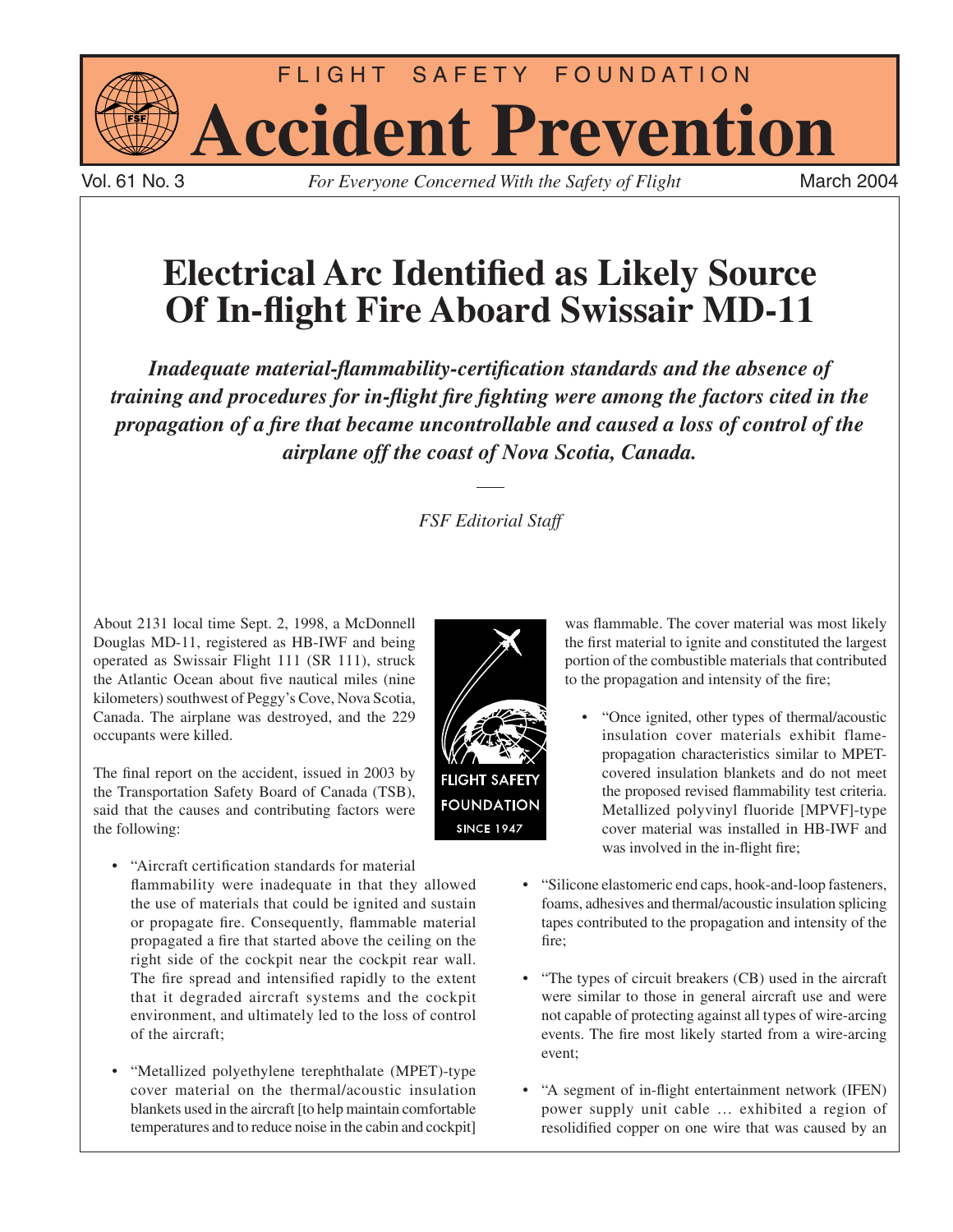

## **McDonnell Douglas MD-11**

The McDonnell Douglas MD-11, a medium/long-range passenger/freight transport airplane, entered service in 1990. A derivative of the Douglas DC-10, the MD-11 has a two-pilot, all-digital flight deck; winglets above and below each wing tip; and a redesigned tail incorporating a 2,000-gallon (7,570-liter) fuel-trim tank. McDonnell Douglas in 1997 merged with The Boeing Co., which terminated MD-11 production in 2001.

The standard passenger version has accommodations for 323 passengers. The mixed passenger/cargo (combi) version has accommodations for 214 passengers.

The MD-11 is powered either by three Pratt & Whitney PW4460 turbofan engines, each rated at 60,000 pounds static thrust (267 kilonewtons), or by three General Electric CF6-80C2D1F turbofan engines, each rated at 61,500 pounds static thrust (274 kilonewtons).

Standard fuel capacities are 40,183 gallons (152,092 liters) for the passenger version and 38,650 gallons (146,290 liters) for the combi version and the freighter version.

Maximum takeoff weight is 625,500 pounds (283,727 kilograms) for all versions. Maximum landing weights are 430,000 pounds (195,048 kilograms) for the passenger version, 458,000 pounds (207,749 kilograms) for the combi and 471,500 pounds (213,872 kilograms) for the freighter.

Maximum operating Mach number is 0.945. Maximum level speed at 31,000 feet is Mach 0.87 (511 knots). Maximum design ranges with fuel reserves are 6,791 nautical miles (12,577 kilometers) for the passenger version, 6,273 nautical miles (11,618 kilometers) for the combi and 3,626 nautical miles (6,715 kilometers) for the freighter.♦

Source: *Jane's All the World's Aircraft*

arcing event. [An IFEN provides on-demand audio/video entertainment/information through interactive displays installed at passenger seats.] This resolidified copper was determined to be located … in the area where the fire most likely originated. This arc was likely associated with the fire-initiation event; however, it could not be determined whether this arced wire was the lead event;

- "There were no built-in smoke-and-fire detection-andsuppression devices in the area where the fire started and propagated, nor were they required by regulation. The lack of such devices delayed the identification of the existence of the fire and allowed the fire to propagate unchecked until it became uncontrollable;
- "There was a reliance on sight and smell to detect and differentiate between odor or smoke from different potential sources. This reliance resulted in the misidentification of the initial odor and smoke as originating from an air-conditioning source;
- "There was no integrated in-flight fire fighting plan in place for the accident aircraft, nor was such a plan required by regulation. Therefore, the aircraft crew did not have procedures or training directing them to aggressively attempt to locate and eliminate the source of the smoke, and to expedite their preparations for a possible emergency landing. In the absence of such a fire fighting plan, they concentrated on preparing the aircraft for the diversion and landing;
- "There is no requirement that a fire-induced failure be considered when completing the system safety analysis required for certification. The fire-related failure of silicone elastomeric end caps installed on air-conditioning ducts resulted in the addition of a continuous supply of conditioned air that contributed to the propagation and intensity of the fire; [and,]
- "The loss of primary flight displays and lack of outside visual references forced the pilots to be reliant on the standby instruments for at least some portion of the last minutes of the flight. In the deteriorating cockpit environment, the positioning and small size of these instruments would have made it difficult for the pilots to transition to their use and to continue to maintain the proper spatial orientation of the aircraft."

The airplane had departed at 2018 from John F. Kennedy International Airport in Jamaica, New York, U.S., for a scheduled flight to Geneva, Switzerland, with two pilots, 12 flight attendants and 215 passengers aboard.

The captain, 49, had 10,800 flight hours, including 900 flight hours in type. He was a Swiss air force fighter pilot before being employed by Swissair in 1971 as a DC-9 first officer. He began flying as a captain in 1983 and completed MD-11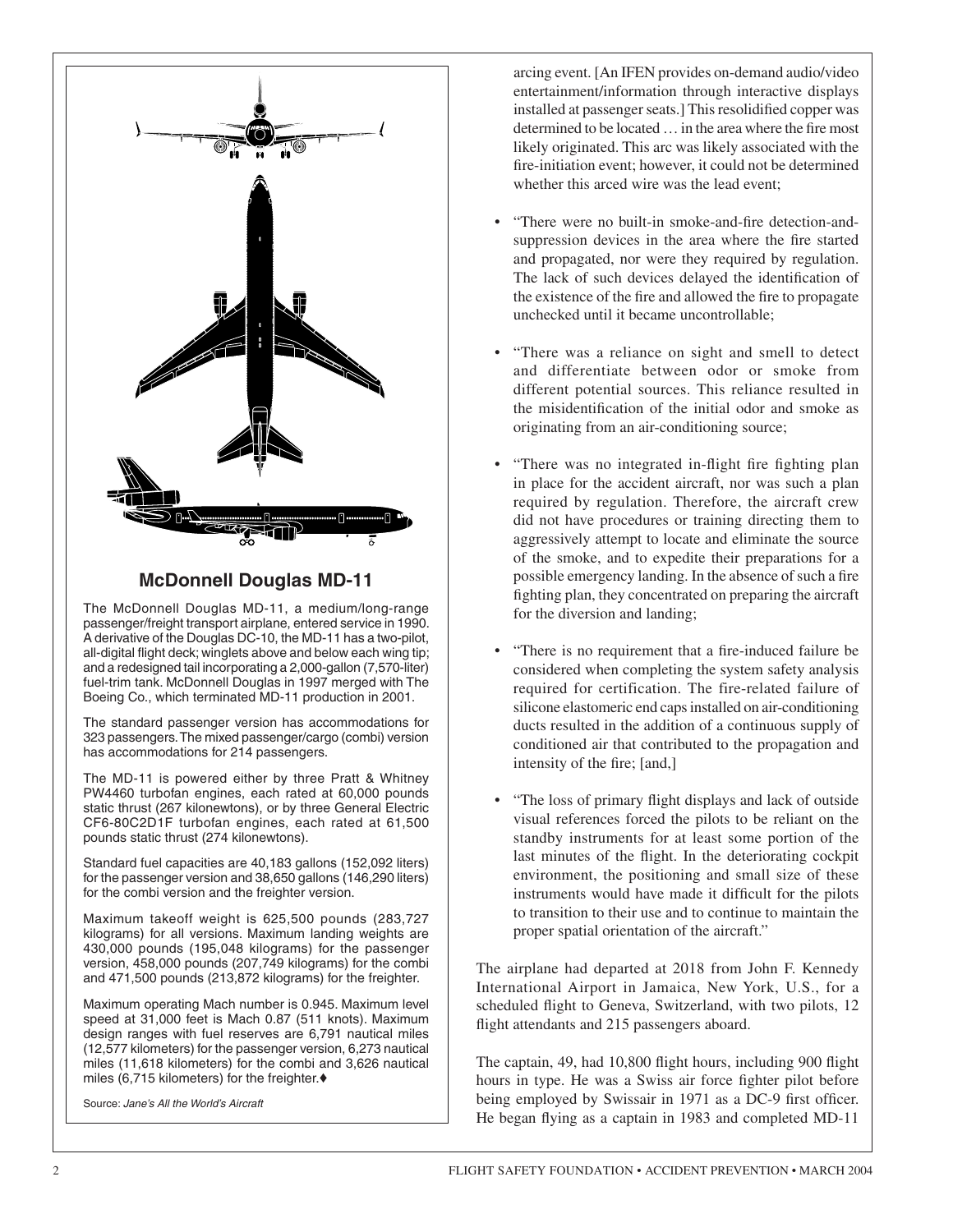transition training in 1997. At the time of the accident, he was an MD-11 line pilot and instructor pilot.

"He was described as someone who created a friendly and professional atmosphere in the cockpit and was known to work with exactness and precision," the report said. "To increase his aircraft knowledge, the captain would question technical specialists in the maintenance department about the aircraft and its systems."

The first officer, 36, had 4,800 flight hours, including 230 flight hours in type. He was a Swiss air force fighter pilot before being employed by Swissair in 1991 as an MD-80 first officer. He completed MD-11 transition training in May 1998. At the time of the accident, he was an MD-11 simulator instructor and transition instructor.

"He was considered to be experienced, well qualified, focused and open-minded in performing the duties of a first officer," the report said. "His cockpit discipline was described as ideal. He was described as a partner in the cockpit, with a quiet and calm demeanor; he was assertive when appropriate."

The airplane was manufactured in 1991 and had accumulated 36,041 airframe hours, all with Swissair.

The first officer was flying the airplane on autopilot at Flight Level (FL) 330 (approximately 33,000 feet) at 2110, when the captain and he detected an unusual odor and observed a small amount of smoke entering the cockpit from behind and above them.

Conversation recorded by the cockpit voice

recorder (CVR) indicated that the smoke cleared after about 30 seconds and that the pilots believed the odor and the smoke had emanated from the air-conditioning system. The report said that there was no indication on the CVR recording or in data recorded by the flight data recorder (FDR) that the crew conducted the "Air Conditioning Smoke" checklist at the time.

"Most aircraft crews are likely unaware that under certain conditions, a fire could ignite significant flammable materials in hidden areas of the aircraft and spread rapidly," the report said. "Had the pilots been aware that flammable materials were present in the attic space [the area above the cockpit/cabin ceiling] of the MD-11, this knowledge might have affected their evaluation of the source of the odor and smoke."

A flight attendant who had been summoned to the cockpit told the captain that she smelled an odor in the cockpit but had not smelled the odor in the cabin.

At 2113, the pilots again observed smoke. The captain said, in Swiss-German, "That's not doing well at all up there." The pilots then discussed alternate airports and weather conditions at the airports.

At 2114, the captain declared pan-pan, an urgent condition, and told a Moncton [New Brunswick, Canada] Area Control Center (ACC) controller that there was smoke in the cockpit and that they wanted to divert the flight to Boston, Massachusetts, U.S., which was about 300 nautical miles (556 kilometers) southwest.

The controller told the crew to turn right toward Boston and to descend to FL 310. The controller then asked the crew if they preferred to fly the airplane to Halifax, Nova Scotia, which was about 56 nautical miles (104 kilometers) northeast. The crew said yes (Halifax International Airport was a Swissairdesignated alternate airport for MD-11 flights), and the controller told them to fly directly to Halifax.

The pilots donned oxygen masks. They were given weather information for Halifax by the crew of another airplane.

Weather conditions in Nova Scotia were affected by a weak ridge of high pressure and by a hurricane centered about 300 nautical miles (556 kilometers) southeast of Halifax. Halifax International Airport had surface winds from 100 degrees at 10 knots, 15 statute miles (24 kilometers) visibility, a broken ceiling at 13,000 feet above ground level (AGL) and an overcast at 25,000 feet AGL. Surface temperature was 17 degrees Celsius

(C; 63 degrees Fahrenheit [F]).

At 2116, the controller told the crew to descend to 10,000 feet and asked for the number of passengers and the amount of fuel aboard the airplane. The captain told the controller to stand by for the information.

The captain had summoned the lead flight attendant to the cockpit. He told him that

there was smoke in the cockpit and that the cabin crew was to prepare for a landing in Halifax in 20 minutes to 30 minutes.

"The tone of the captain's voice did not indicate that the situation was sufficiently critical to warrant an emergency," the report said. "However, he indicated that the passengers were to be briefed that the flight was landing immediately."

At 2118, the controller gave the crew a different radio frequency to use for communication with Moncton ACC. The captain was conducting a checklist and had transferred radio-communication duties to the first officer, who continued to fly the airplane on autopilot. When the first officer established communication with Moncton ACC on the assigned radio frequency, he said that the airplane was descending through 25,400 feet on a heading of 050 degrees, on course to Halifax.

"The controller cleared SR 111 to 3,000 feet," the report said. "The pilots requested an intermediate altitude of 8,000 feet until the cabin was ready for landing."

At 2119, the controller told the crew to fly a heading of 030 degrees and to expect clearance to land on Runway 06 at Halifax

*The pilots believed the odor and the smoke had emanated from the air-conditioning system.*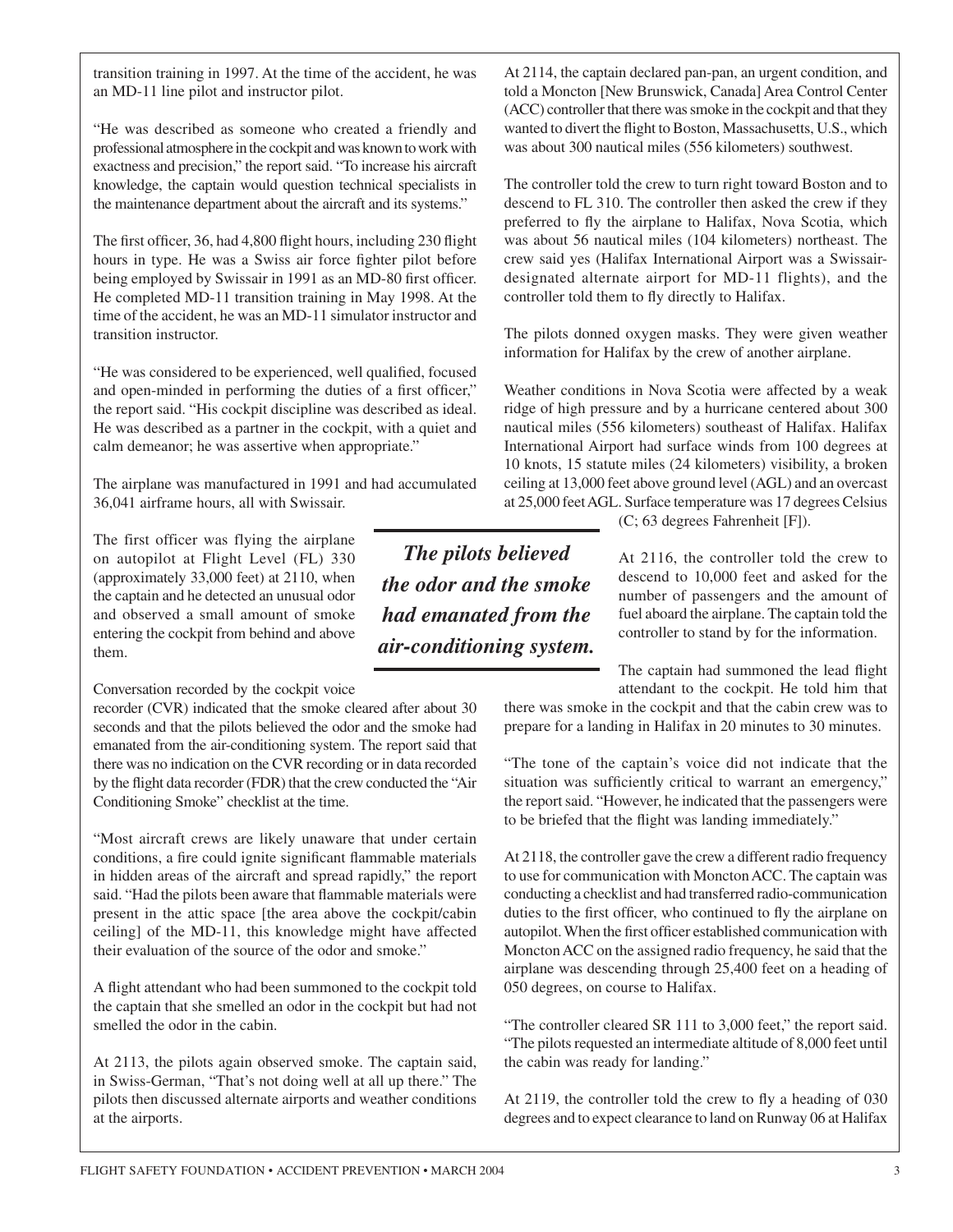International Airport. The runway was 8,800 feet (2,684 meters) long and had a back-course instrument landing system (ILS) approach procedure.

The controller said that the airplane was 30 nautical miles (56 kilometers) from the runway threshold. At the time, the airplane was descending at 3,300 feet per minute through 21,000 feet; indicated airspeed was 320 knots. The first officer told the controller that they "needed more than 30 nautical miles" to conduct the descent. The controller told the crew to fly a heading of 360 degrees.

"At [2121], the controller made a second request for the number of persons and amount of fuel on board," the report said. "SR 111 did not relay the number of persons on board, but indicated that the aircraft had 230 tonnes [506,000 pounds/230,000 kilograms] of fuel on board (this was actually the current weight of the aircraft, not the amount of fuel) and specified the need to dump some fuel prior to landing. [Maximum landing weight was 430,000 pounds (195,048 kilograms); maximum overweight landing weight was 481,485 pounds (218,402 kilograms).] The controller asked the pilots whether they would be able to turn to the south to dump fuel or whether they wished to stay closer to the airport."

At the time, the airplane was over land. The first officer and the captain discussed whether they should fly south and dump fuel over the ocean, or fly to the airport and land. The first officer told the controller that they would accept a turn to the south.

(Based on airplane-performance calculations and analysis of the propagation of the fire, the report said, "From any point along

the Swissair Flight 111 flight path after the initial odor [was detected] in the cockpit, the time required to complete an approach and landing to the Halifax International Airport would have exceeded the time available before the fire-related conditions in the aircraft cockpit would have precluded a safe landing.")

The controller told the crew to turn left to a heading of 200 degrees and to advise when they were ready to dump fuel. The controller also said that the airplane was 10 nautical miles (19 kilometers) from the coast and about 25 nautical miles (46 kilometers) from the airport. The first officer said that they were turning and that they were descending to 10,000 feet to dump fuel.

The first officer asked the captain if he was conducting the "Air Conditioning Smoke" checklist. The captain said that he was conducting the checklist. The checklist called for isolation of each of the three air-conditioning packs to decrease the amount of smoke in the cockpit and for use of the "Smoke/Fumes of Unknown Origin" checklist if the pack-isolation procedure failed to cause the smoke to decrease.

At 2123, the captain asked the first officer to confirm selection of the "CABIN BUS" switch to the "OFF" position. (The switch is used for emergency load-shedding, to remove electrical power from cabin-service equipment.)

"Selecting this switch to the 'OFF' position is the first item on the Swissair 'Smoke/Fumes of Unknown Origin' checklist," the report said. "With the switch in the 'OFF' position, the recirculation fans are turned off, and the airflow above the forward ceiling area would have changed from a predominant flow aft, toward the fans, to a predominant airflow forward, toward the cockpit."

About this time, the fire breached a silicone elastomeric end cap on an air-conditioning duct, causing a large volume of conditioned air to enter the attic area and accelerate the propagation of the fire.

The report said that the airplane's groundspeed was almost seven nautical miles (13 kilometers) per minute and that the airplane had traveled farther north during the turn than the controller expected. The controller told the crew to turn left to a heading of 180 degrees and said that the airplane was 15 nautical miles (28 kilometers) from the coast. The crew acknowledged and said that the airplane was in level flight

at 10,000 feet.

*Soon after the systems failures began to occur, the fire likely breached the cockpit-ceiling liner.*

"The controller notified SR 111 that the aircraft would be remaining within about 35 to 40 nautical miles [65 to 74 kilometers] of the airport in case they needed to get to the airport in a hurry," the report said. "The pilots indicated that this was fine and asked to be notified when they could start dumping fuel."

At 2124, the FDR began to record several aircraft-system failures, including loss of data to some of the pilots' electronic displays, and disconnection of the autopilot. The first officer told the controller that they had to hand-fly the airplane and asked for clearance to fly the airplane between 11,000 feet and 9,000 feet. The controller told the crew that they could fly the airplane any altitude between 5,000 feet and 12,000 feet.

The report said that the controller assumed that the crew's statement about being required to hand-fly the airplane was an indication that manual control was a Swissair requirement during fuel-dumping operations.

The report said that soon after the systems failures began to occur, the fire likely breached the cockpit-ceiling liner and caused dense smoke to enter the cockpit. Both pilots simultaneously declared mayday, a distress condition. The first officer told the controller that they were beginning to dump fuel and that they had to land immediately. At the time, the controller was communicating via land line with a Halifax flight service specialist.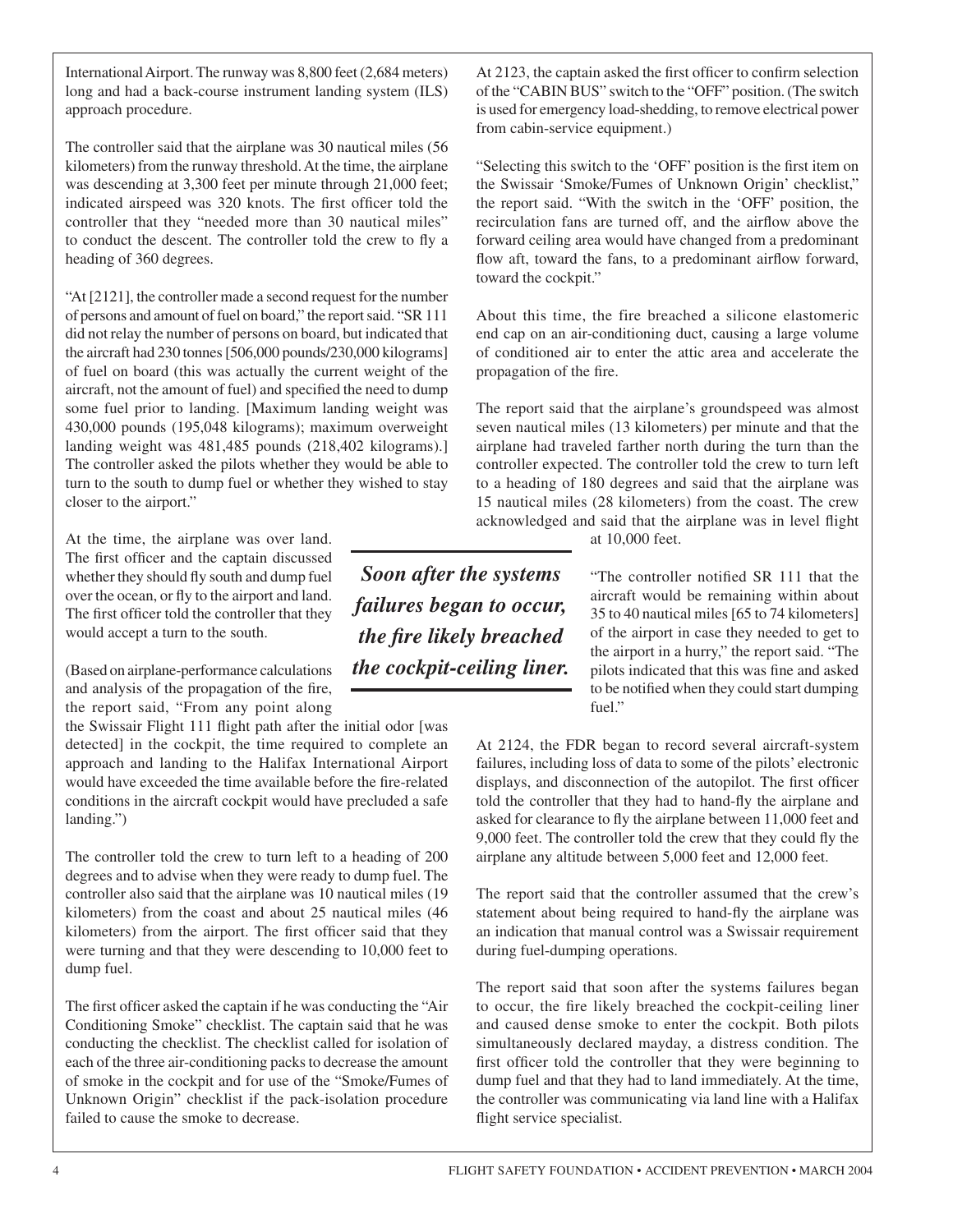"The controller indicated that he would get back to them [the crew] in just a couple of miles," the report said. "SR 111 acknowledged this transmission."

At 2125:02, the first officer again declared mayday. The controller acknowledged the transmission and cleared the crew to dump fuel. There was no response from the crew.

At 2125:20, the captain told the first officer that something was burning. The first officer said that his side of the instrument panel was "all dark," indicating that his electronic flight instrument displays had failed.

At 2125:41, the CVR, the FDR and the very-high-frequency (VHF) radios ceased functioning.

"When the pilots did not acknowledge the controller's clearance to commence fuel dumping, and when immediately thereafter the aircraft's Mode C [altitude-reporting] transponder stopped providing data to the ATS [air traffic services] radar, the controller interpreted this cessation of information from SR 111 to be the result of an electrical load-shedding procedure that Swissair used during fuel-dumping operations," the report said. "This interpretation was based on the controller's experience with military aircraft refueling exercises carried out over Nova Scotia."

The airplane likely descended through several cloud layers as it was flown toward the ocean. The top of the lowest cloud layer in the area was about 5,000 feet AGL, and the base was about 1,500 feet AGL.

The report said that the airplane's continued southbound track, away from

the airport, "suggests that the condition in the cockpit quickly [had] deteriorated to a point where the pilots were unable to effectively navigate the aircraft."

About 2130, witnesses at St. Margaret's Bay [about 30 nautical miles southwest of the Halifax airport] observed a large aircraft flying low and heard its engines operating. After crossing the shoreline, the airplane began a right turn.

The airplane was descending about 2,000 feet per minute through 1,800 feet when the crew shut down the right engine. The report said that this action might have been in response to a false engine-fire warning and that soon thereafter, the pilots likely were incapacitated or a loss of airplane control occurred.

"There was evidence that melted material had dropped down on the [cockpit] carpet and on the right observer's seat," the report said. "The fire was encroaching on the pilot-seat positions from the rear of the cockpit. … If the pilots were not incapacitated and were still attempting to control the aircraft, [the airplane's attitude on impact] suggests that, in the last minute of the flight, they lost orientation with the horizon."

The airplane struck the water at 2131:18. Structural damage indicated that the airplane was in a 20-degree nose-down pitch attitude and was banked more than 60 degrees right on impact.

"All passengers and crew died instantly from a combination of the deceleration and impact forces when the aircraft struck the water," the report said. "The degree of injury suggests that the longitudinal impact forces were in the order of at least 350 g [i.e., 350 times standard gravitational acceleration]. There were no signs of exposure to heat found on any of the human remains that were recovered."

Most of the wreckage sank in 180 feet (55 meters) of water. About 98 percent of the aircraft, by weight, was recovered.

Damage patterns indicated that the fire was concentrated in the cockpit attic and the forward cabin ceiling (the area primarily above the forward doors, lavatories and galleys), which contained numerous cables and wires.

"The aircraft wiring was severely damaged by the forces of impact," the report said. "Additional mechanical damage could have occurred to some of the wiring during recovery operations. … All of the recovered wires were examined, primarily to

> identify any with signs of melted copper. As the fire did not reach temperatures high enough to melt copper [i.e., 1,083 degrees C (1,981 degrees F)], any areas of melted copper would indicate that an electricalarcing event had occurred. … Temperatures at the center of an arc can range up to 5,000 degrees C (9,032 degrees F) or more."

Of the thousands of wire segments examined, 20 wire segments had signs of melted copper. They included four wire segments from the IFEN power-supply-unit (PSU) cables and five segments of the PSU-output-control wire located in the heat-damaged area of the attic.

"The most significant deficiency in the chain of events that resulted in the crash of SR 111 was the presence of flammable materials that allowed the fire to ignite and propagate," the report said. "Testing conducted during the investigation showed that several materials located in the heat-damaged area were flammable, even though they met regulatory standards for flammability. The [MPET] covering material on the thermal/ acoustic insulation blankets … was the most significant source of the combustible materials that contributed to the fire."

The report said that when the MD-11 was certificated, the use of insulation blankets covered with MPET (also called metallized Mylar) or MPVF (also called metallized Tedlar) was approved by the U.S. Federal Aviation Administration (FAA). The approval was based on flammability tests required by U.S. Federal Aviation Regulations (FARs) Part 25, the airworthiness standards for transport category airplanes. The tests involved

*"The fire was encroaching on the pilot-seat positions from the rear of the cockpit."*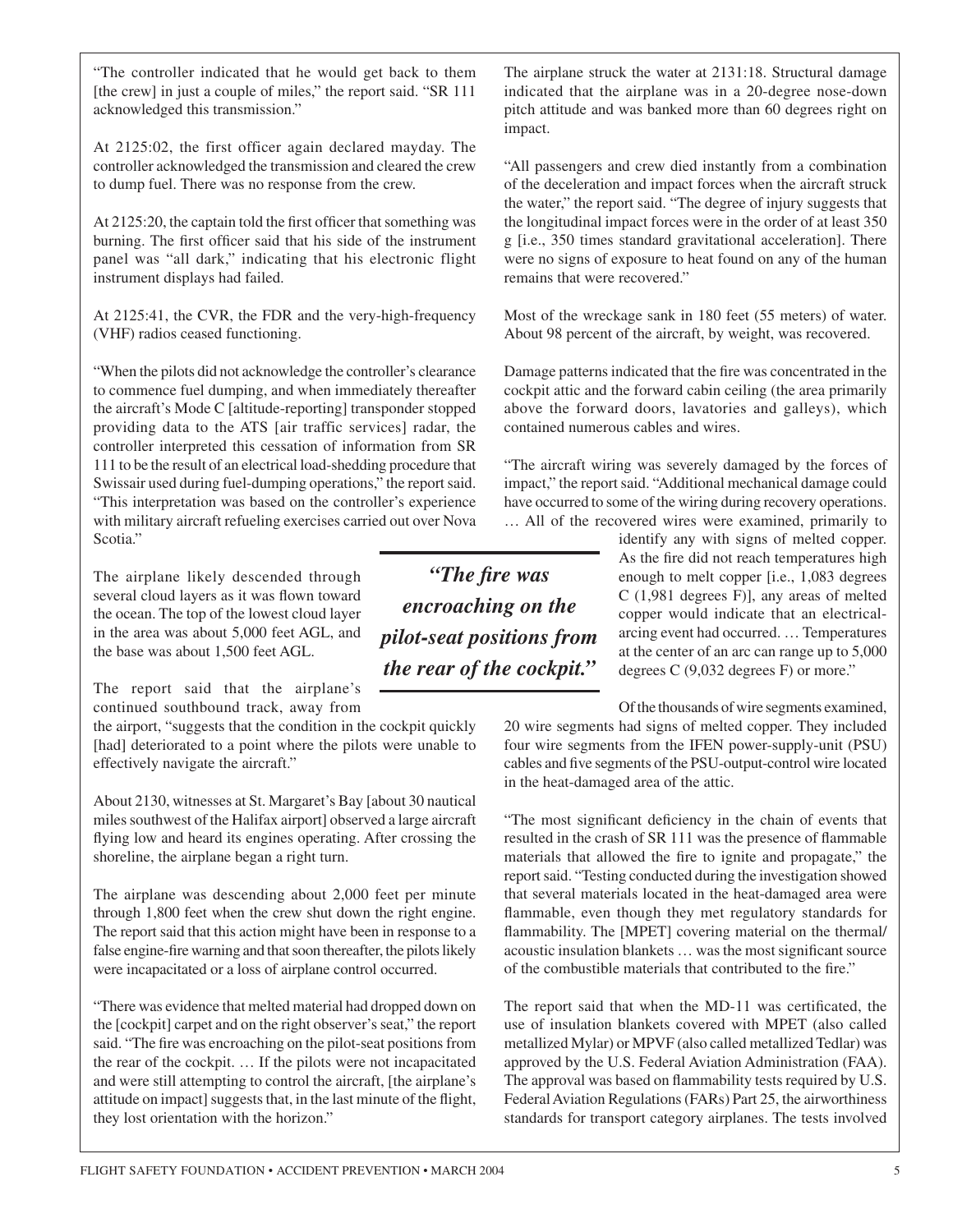exposing samples of material to the flame from a propane burner for 12 seconds; the regulations required that if the material ignited, the flame had to self-extinguish within 15 seconds and propagate no farther than eight inches (20 centimeters).

During the original flammability tests, the MPET-covered insulation blankets "immediately shriveled up and shrank away from the burner and did not ignite," the report said.

The report said, however, that the flammability tests were not "sufficiently stringent or comprehensive" and did not replicate a full range of potential ignition sources.

"Between November 1993 and March 1999, seven known occurrences took place in which either MPET-[covered] or MPVF-covered insulation blankets had been ignited and propagated flame," the report said. "These occurrences involved one MD-87, one MD-82, two [Boeing] 737-300s in 1994 and 1995, and three MD-11s in 1995. The ignition source for each fire was relatively small, including wire arcing, hot metal shavings and a ruptured light-ballast case."

The Civil Aviation Administration of China (CAAC), which investigated the occurrences involving one MD-11 and the

two B-737s, found that after being ignited, MPET "would be completely consumed by fire," the report said. The CAAC in 1996 told FAA that a "prompt and positive response" was necessary.

"FAA stated that they intended to investigate the behavior of insulation-blanket materials under larger-scale conditions," the report said. "The FAA also stated that … the type of CAAC testing conducted (igniting at the sewn edge of the sample material) was not required for certification."

In August 1996, McDonnell Douglas recommended to operators of several of its airplane models that they discontinue use of MPET-covered insulation blankets. In October 1997, the company issued a service bulletin recommending that MD-11 operators replace MPET-covered insulation blankets with MPVF-covered insulation blankets, which were being used in production airplanes.

In 2000, FAA issued airworthiness directives requiring removal of MPET-covered insulation blankets from aircraft and proposed new flammability standards and testing procedures for thermal/ acoustic insulation materials.

[FAA on July 31, 2003, adopted new flammability standards and testing procedures for thermal/acoustic insulation materials used in transport category airplanes. The new testing procedures include mounting samples of airplane-fuselage-insulation materials in a radiant panel test (RPT) chamber and exposing the materials to a radiant-heat source and to a propane-burner flame for 15

*"There was no recognized need to train aircraft crews for fire fighting in other than the interior cabin areas."*

seconds; the new flammability standards require that if ignition occurs, the flame must not propagate more than two inches (five centimeters) from the burner and must self-extinguish within three seconds. The testing procedures also include exposing samples of materials used in the "lower half" of airplanes with more than 19 passenger seats to a propane-burner flame for four minutes; the flame must not penetrate the blanket, and heat transmitted through the blanket must not exceed specified values. FAA also required that thermal/acoustic insulation materials installed in airplanes manufactured after July 31, 2005, and insulation materials replaced in airplanes after July 31, 2005, must meet the new flame-propagation standards; insulation blankets installed in airplanes manufactured after July 31, 2007, must meet the new flame/heat-penetration standards.]<sup>1</sup>

Tests conducted during the accident investigation showed that an electrical arc could ignite MPET-covered insulation blankets.

"It appears that electrical arcs were sufficiently rapid in onset and localized to overcome the propensity of a cover material constructed with thin-film material, such as MPET, to shrink away from the heat source," the report said.

> The report said that Part 25 required built-in smoke/fire detection/suppression systems to be installed in specified fire zones, such as engines and auxiliary power units, and in potential fire zones, such as lavatories and cargo compartments, but not in "nonspecified fire zones," such as the cockpit, cabin, cockpit/cabin attics and electrical/electronic equipment compartments.

> "Although flammable materials existed in the nonspecified fire zones, the threat of

ignition was considered minimal," the report said. "There was no recognized need to train aircraft crews for fire fighting in other than the interior cabin areas, or to design aircraft to allow for quick and easy access to hidden nonspecified fire zones for fire fighting purposes."

In the accident airplane, a 2.5-pound (1.1-kilogram) Halon 1211 fire extinguisher was mounted on the rear wall of the cockpit; the investigation did not determine whether the crew used the fire extinguisher.

Swissair began installing IFENs in its MD-11s in 1996. The installations were performed by contractors in accordance with a supplementary type certificate (STC). The report said that the IFEN in the accident airplane was connected to the electrical system in such a way that it could not be isolated by the flight crew's selection of the "CABIN BUS" switch during emergency load-shedding.

"[The IFEN installation was] approved without confirmation that it was compliant with the aircraft's original type certificate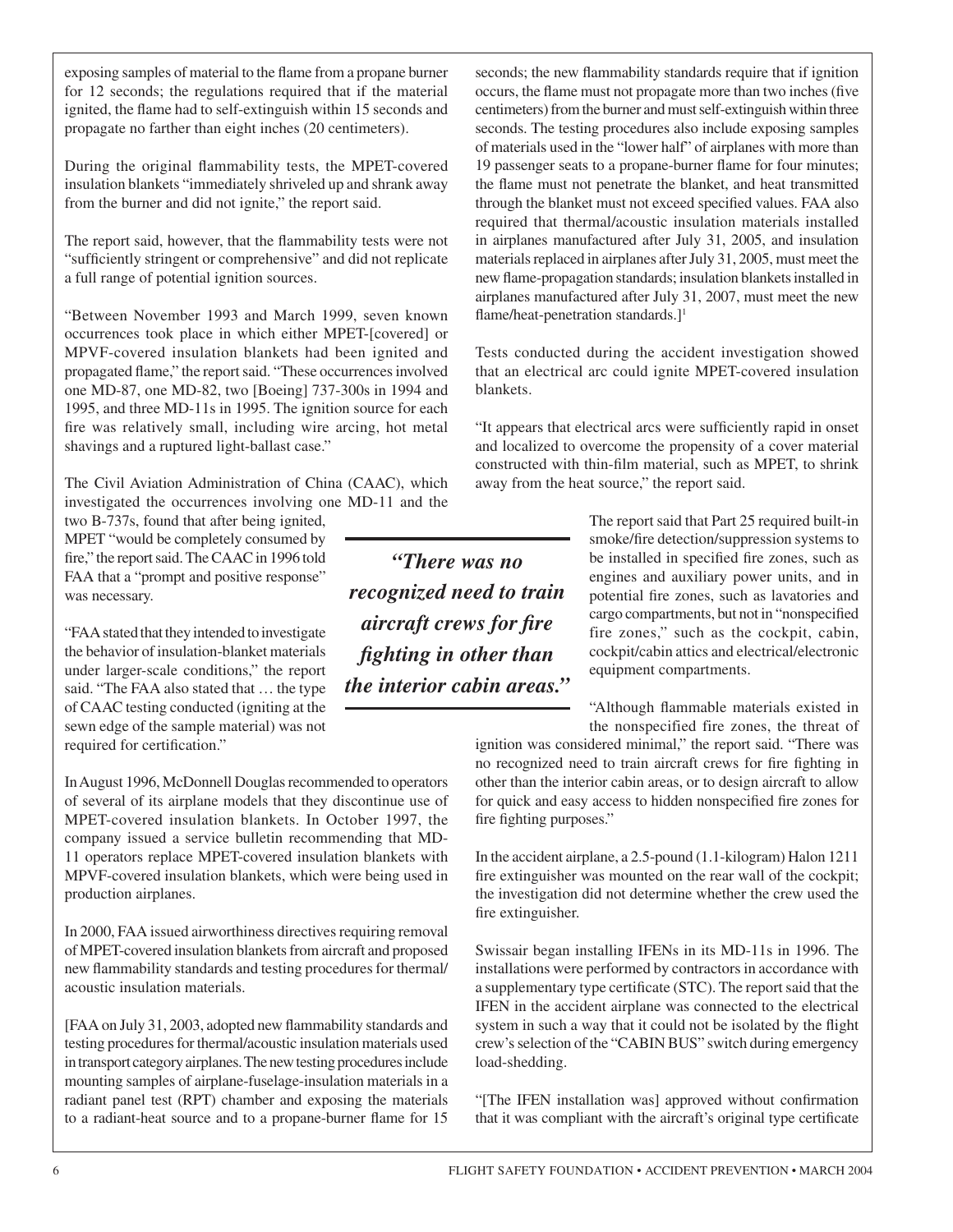[and] introduced latent unsafe conditions with the potential to adversely impact the operation of the aircraft during emergency procedures," the report said.

The report said that the resettable thermal CBs typically used in airplanes might not activate (trip) when electrical arcing occurs in the circuits that they protect. If a CB does trip when electrical arcing occurs, resetting the CB might be dangerous.

"There is a widely held view among flight crew and maintenance personnel that one reset of any tripped CB is acceptable," the report said. "Consequently, often the first step in troubleshooting a tripped CB is a reset attempt. There is also a view that the reset of a low-ampere CB is less dangerous than the reset of a higher-ampere CB. However, while the consequences of resetting a low-ampere CB may be less pronounced, under the correct conditions an arcing event involving a low-ampere CB could readily ignite a fire.

"Since it is impossible to know whether these conditions exist in any given situation, a tripped CB should not be reset before any associated fault is located and eliminated. … An inappropriate reset can exacerbate the consequences of the initial fault."

The report said that the accident airplane's CVR and FDR provided insufficient information for a full analysis of the factors involved in the accident. The CVR provided a 30 minute recording, which ended when a loss of power from the generator bus occurred.

"A minimum two-hour CVR recording capability would have enabled a quicker and possibly more in-depth assessment of events that occurred earlier in the flight," the report said. "Had the CVR been equipped with an independent power source … the resulting additional recorded information could have facilitated a more thorough understanding of the circumstances faced by the crew in the final minutes prior to the crash."

The report said that when an odor initially was detected in the cockpit, the conversation between the captain and the first officer was recorded by the CVR through the cockpit area microphone. The pilots were not wearing headsets with boom microphones at the time. (Swissair required pilots to use boom microphones when flying below 15,000 feet.) The recorded conversation was difficult to hear and to decipher.

"There was a marked improvement in recording quality after the pilots donned their oxygen masks, which have built-in microphones," the report said.

The accident airplane was equipped with a quick-access recorder (QAR) to support the airline's flight operational quality assurance (FOQA) program. The QAR recorded about 1,500 parameters; the FDR recorded about 250 parameters. Unlike the FDR, however, the QAR was not required by regulations and was not designed to survive an accident. Investigators found 21

pieces of magnetic tape that likely came from the QAR but were unable to extract meaningful information from the tape.

"Such information could have assisted in determining the serviceability of aircraft systems prior to, during and after the initial detection of the unusual smell and subsequent smoke in the cockpit," the report said.

Analysis of recorded cockpit images also might have assisted in the accident investigation, the report said.

"Recently, it has become economically realistic to record cockpit images in a crash-protected memory device," the report said. "Special playback software allows investigators to 'immerse' themselves in the cockpit and virtually view the entire cockpit. Such a capability could have been valuable during the SR 111 investigation."

Nevertheless, the report said that cockpit-image recording likely will not be accepted by the aviation industry unless the recorded images are protected from use in other than safety investigations.

Based on the findings of the accident investigation, TSB made the following recommendations:

- "Regulatory authorities [should] quantify and mitigate the risks associated with in-service thermal/acoustic insulation materials that have failed the radiant panel test;
- "Regulatory authorities [should] develop a test regime that will effectively prevent the certification of any thermal/ acoustic insulation materials that, based on realistic ignition scenarios, would sustain or propagate a fire;
- "Regulatory authorities [should] take action to ensure the accurate and consistent interpretation of the regulations governing material flammability requirements for aircraft materials so as to prevent the use of any material with inappropriate flammability characteristics;
- "Regulatory authorities [should] require that every system installed through the STC process undergo a level of quantitative analysis to ensure that it is properly integrated with aircraft type-certified procedures, such as emergency load-shedding;
- "Regulatory authorities [should] establish the requirements and industry standard for circuit breaker resetting;
- "Regulatory authorities, in concert with the aviation industry, [should] take measures to enhance the quality and intelligibility of CVR recordings;
- "Regulatory authorities [should] require, for all aircraft manufactured after 1 January 2007 which require an